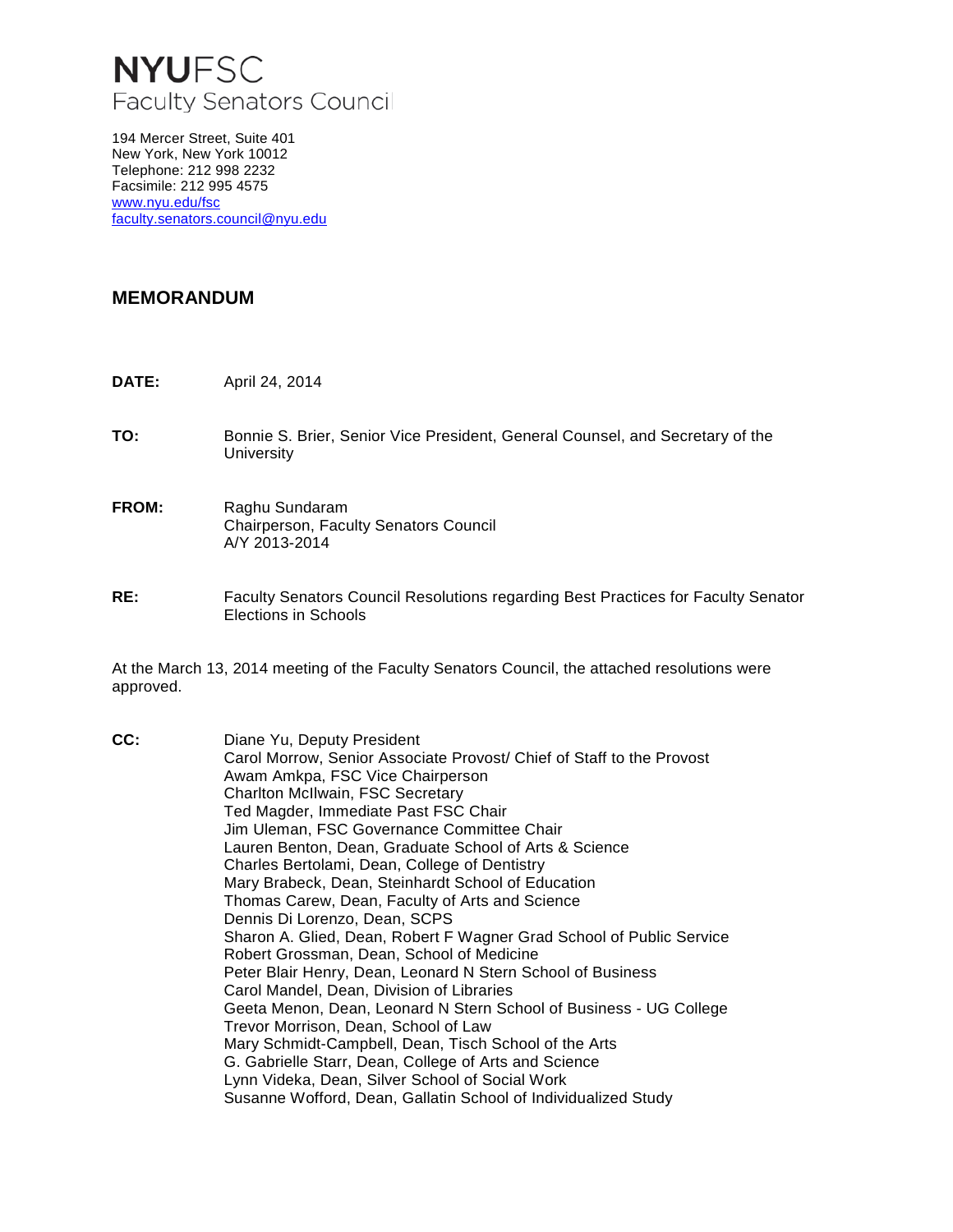

194 Mercer Street, Suite 401 New York, New York 10012 Telephone: 212 998 2232 Facsimile: 212 995 4575 [www.nyu.edu/fsc](http://www.nyu.edu/fsc) [faculty.senators.council@nyu.edu](mailto:faculty.senators.council@nyu.edu)

### **FSC Resolution regarding Best Practices for School Elections**

*Approved 03/13/14*

At the March 13, 2014 meeting of the Faculty Senators Council, the Council approved the following resolutions:

#### **Resolution 1:**

IT IS RESOLVED: That the Faculty Senators Council approves the following language for Article I.3 of FSC Rules and Procedures:

*Current language:*

3. Nomination and Election of Faculty Senators. (Section B,  $3<sup>rd</sup>$  sentence)

The School's faculty shall appoint a nominating committee to present at least three names for each Senatorial position to the voting professorial members of their faculty by mail at least one week before an election.

3. Nomination and Election of Faculty Senators. (Section C,  $2^{nd}$  sentence)

These should include who solicits nominations, when and how; how nominees are validated as eligible; whether biographies of nominees are provided; who conducts the election and counts the votes, including when and how; and who reports results to the Coordinator of the Faculty Senators Council.

3. Nomination and Election of Faculty Senators. (Section D,  $3<sup>rd</sup>$  sentence)

(b), a detailed written complaint, signed by no fewer than three voting professorial members of the respective School, may be filed with the Coordinator of the Faculty Senators Council. Such complaint will be investigated by the Governance Committee in consultation with the Executive Committee.

3. Nomination and Election of Faculty Senators. (Section D, last sentence)

d) In no event, however, will any Senator elected under procedures challenged herein be unseated during the pendency of the complaint and the seating of a replacement Senator, should that prove necessary.

*Revised language:*

**3. Nomination and Election of Faculty Senators. (Section B, 3rd sentence)**